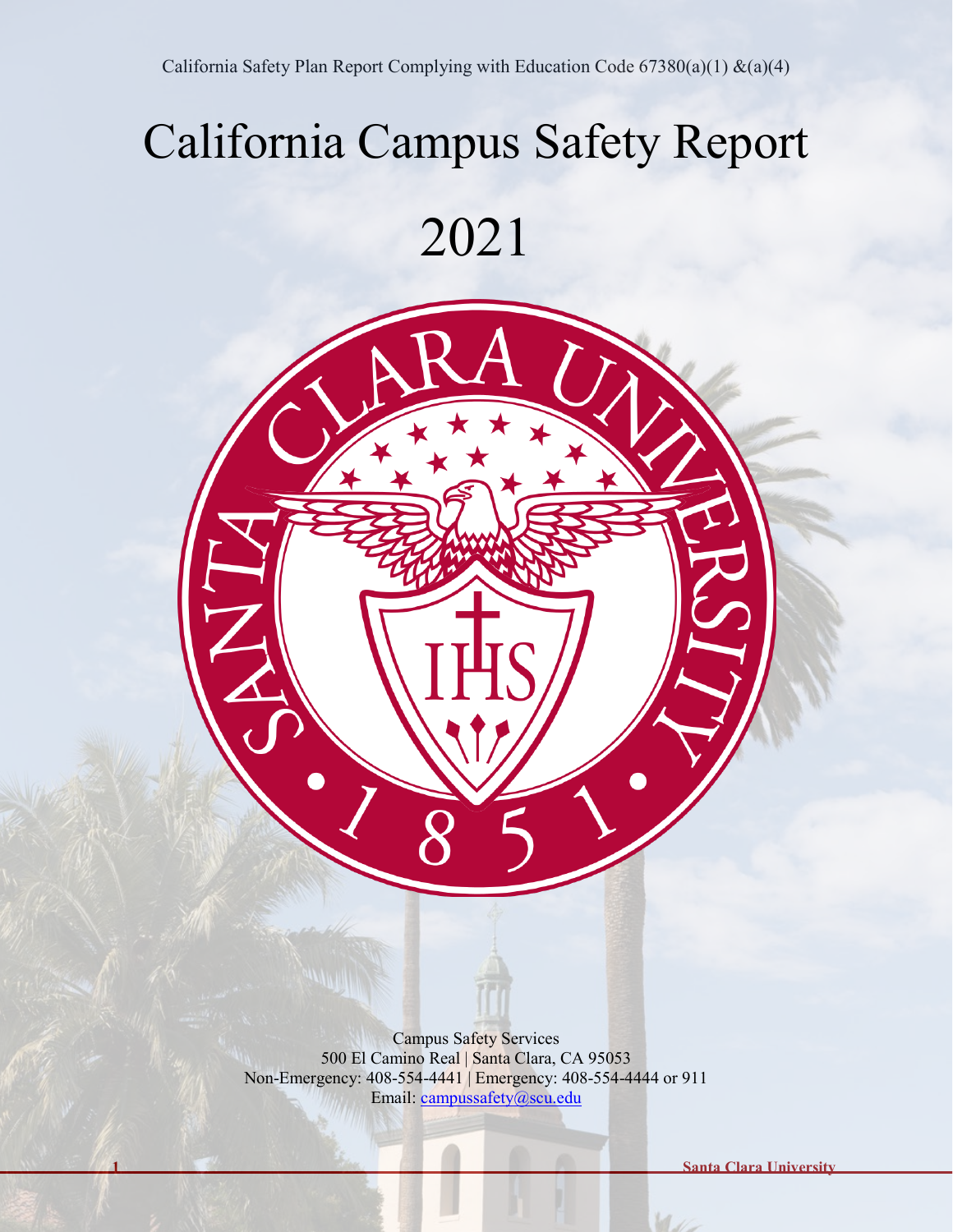California Safety Plan Report Complying with Education Code  $67380(a)(1) \&(a)(4)$ 

#### **AVAILABITY, LOCATION AND METHODS FOR SUMMONING ASSISTANCE OF SECURITY PERSONNEL AT THE UNIVERSITY:**

Santa Clara University Campus Safety Services is located in the first floor of the Main Parking Structure. The physical address is 500 El Camino Real (Building 714) Santa Clara, CA 95053. The Campus Safety office is open 24 hours a day, 365 days a year.

#### **CRIME REPORTING:**

The campus community is strongly encouraged to report any known or suspected incidents of criminal activity on campus. If you are the victim of a crime, the witness to a crime or you suspect a crime has been committed, contact Campus Safety immediately at:

#### **Emergency: (408) 554-4444 or Dial / Text 911**

When calling Campus Safety Services or 911, always remember to:

- Give your name, telephone number and location.
- Give clear and accurate information.
- Be prepared to supply suspect and vehicle description and direction of travel.
- PLEASE DO NOT HANG UP. Follow the instructions of the dispatcher.

Alternatively, you can reach Campus Safety through any of the Emergency Blue Phones located throughout campus. These phones are a direct line to the Campus Safety Services's Dispatch Center. A map of the phone locations is available [HERE.](https://www.scu.edu/media/offices/risk-management/Updated-BP-Map-2021.pdf)

In addition to the Emergency Blue Phones, voice contact with Campus Safety can be made in the following ways:

- For non-emergency calls, dial 408-554-4441
- Dialing extension 4441 from any University phone
- Elevator phones will directly connect you to Campus Safety

You may also make contact in person with the Campus Safety Dispatch Officer. The dispatch center is open 24 hours a day, 365 days a year at the Campus Safety Services office in the main parking structure.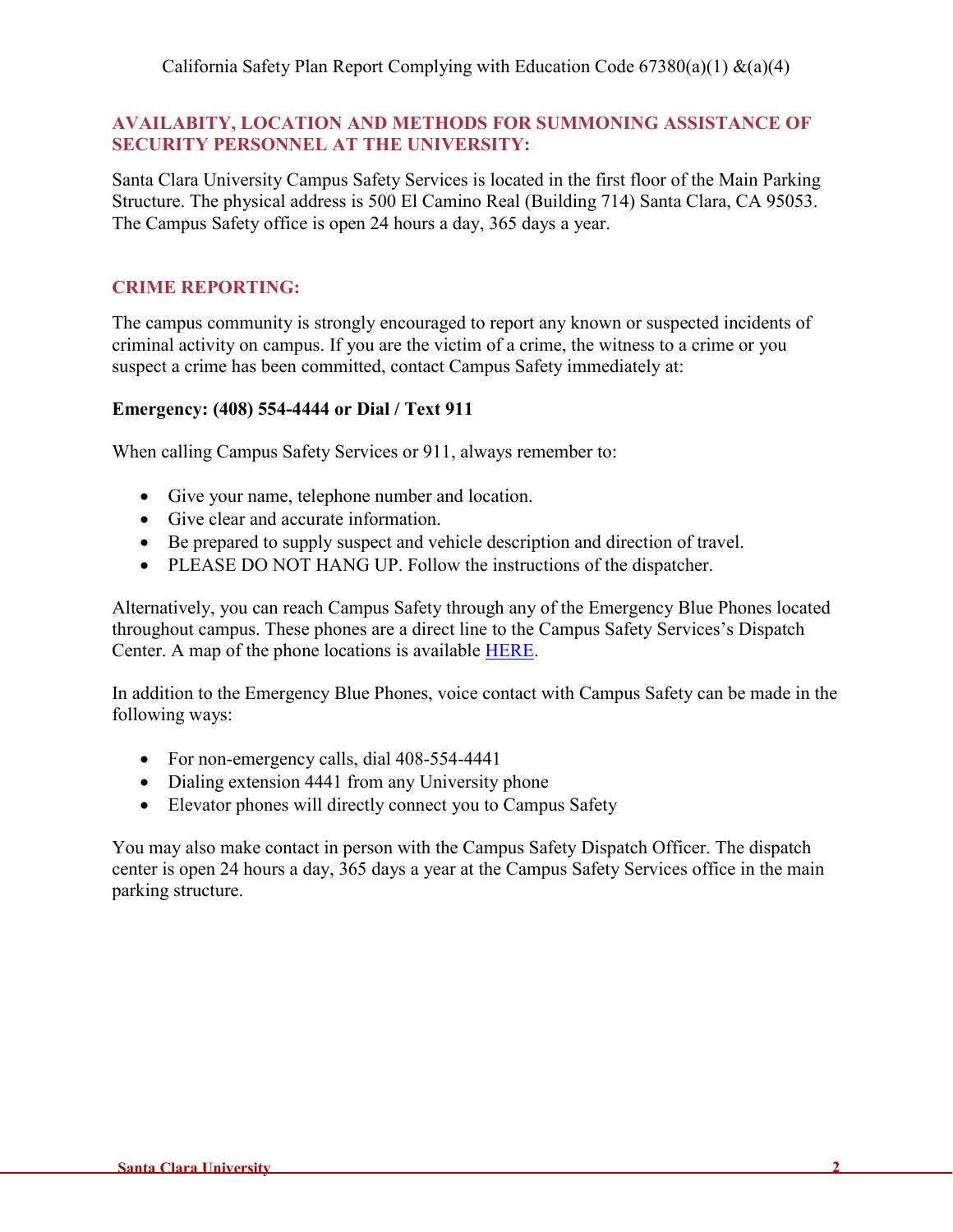### **SPECIAL SAFEGUARDS FOR FACILITIES OR ACTIVITIES**

All University students, faculty, and staff are issued a University ACCESS card (physical or virtual) for the purpose of photo identification as a Santa Clara University student, faculty, or staff member. The ACCESS card is also used to gain entry on an authorized basis to University facilities. Mobile credentials (virtual) are also available for staff and faculty using an iPhone, Apple Watch or Android phone.

Individuals who live in University housing have secured access to the residence halls or neighborhood units and their rooms through their ACCESS cards or mobile credentials.

The appropriate campus official must clear public and commercial access to any campus location in advance. The general public may attend events at specified locations on campus.

Campus Safety Services officers regularly patrol the campus and many University-owned properties that are considered off-campus. Many areas of the campus are monitored by video surveillance cameras, operated by Campus Safety Services.

#### **Presentations to New Students & Parents:**

On an annual basis, representatives from Campus Safety Services speak to new students and parents at welcome weekend orientations. Topics include crime prevention, personal safety tips and descriptions of the services and programs provided by Campus Safety Services. You may download the University's Emergency Preparation Resources Parents & Families [HERE.](https://www.scu.edu/media/offices/risk-management/SCU-Emergency-Preparation.pdf)

#### **Santa Clara University Statistical Report Disclaimer:**

This report is a separate and distinct report from the Annual Security and Fire Safety Reports (ASR) for the Santa Clara University Main Campus and Jesuit School of Theology that are required under the Jeanne Clery Disclosure of Campus Security Policy and Campus Crime Statistics Act (Clery Act).

This reports statistics were compiled using the FBI Uniform Crime Reporting definitions. These statistics are crimes that have occurred on campus. This report is in compliance with California State Education Code, Ch 16, of the Donahoe Higher Education Act, Section 67380.

If you wish to view the most recent ASR, please navigate [HERE.](https://www.scu.edu/campus-safety/clery-act-compliance/)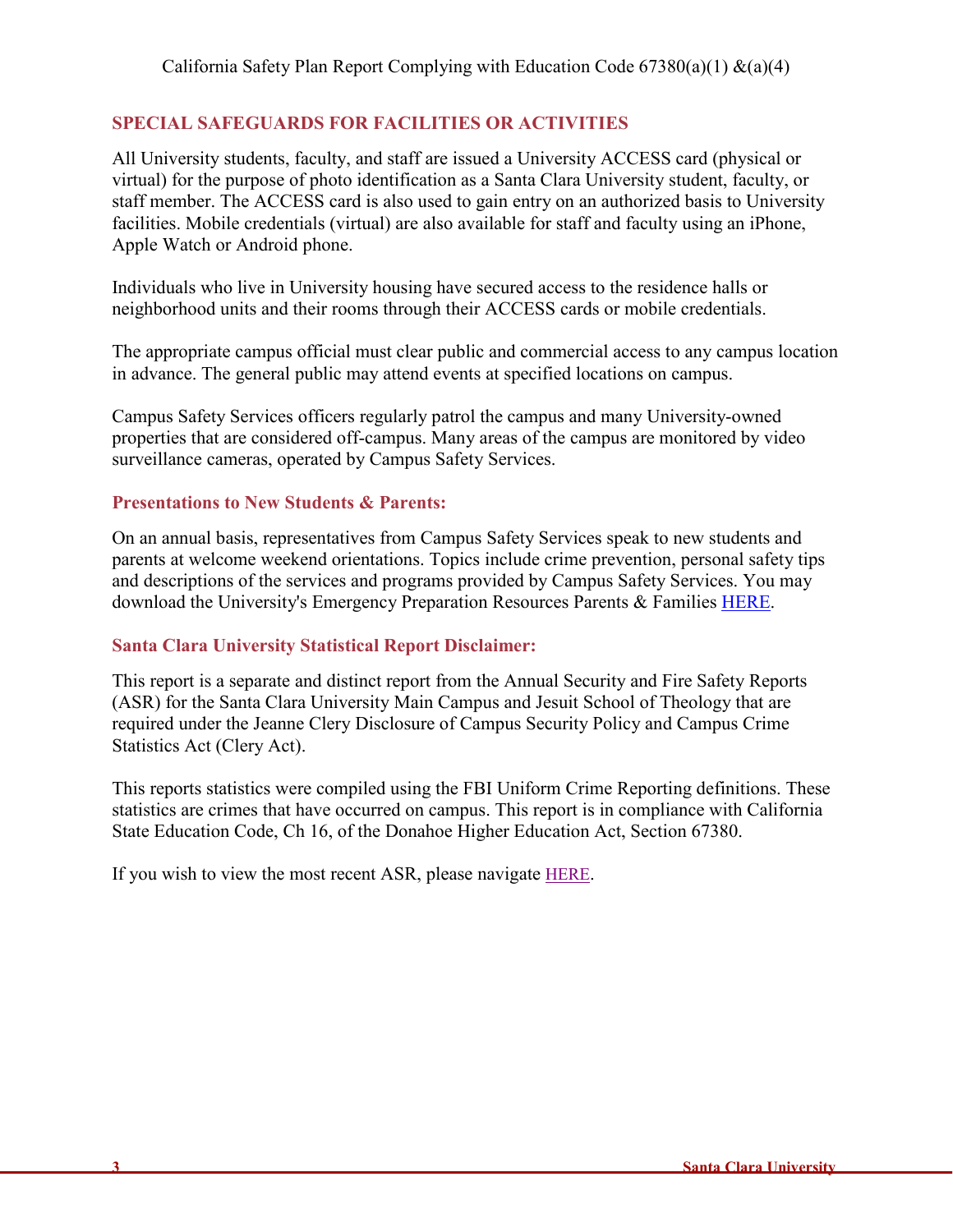California Safety Plan Report Complying with Education Code  $67380(a)(1) \&(a)(4)$ 

## **ACTIONS IN THE LAST 18 MONTHS TO INCREASE SAFETY**

- Continued testing of the emergency notification systems with the additional of panic button installed by request on campus landline telephones
- Continued cross training campus safety staff in new roles to fine tune training
- Updated Emergency Blue Phone Map to include 4 new units at Finn RLC
- Updated Campus Safety dispatch training for new officers
- Replacement of 32 AEDs throughout campus, upgrading to the latest model the vendor
- Rave Guardian personal safety app is now available

## **CHANGES IN SAFETY PRECAUTIONS DURING THE NEXT 24 MONTHS**

- Partner with Santa Clara Police for in-person Active Shooter training sessions during the 2022 academic year
- Review and update Campus Safety Services policies and procedures to align with recommendations
- Require periodic mental health trainings for all of department personnel
- Continued assessment of new and existing campus buildings for safety challenges
- Create and implement Campus Safety Services interaction survey for distribution post contact to the campus community involved
- Revise the Campus Safety Services website to reflect audit recommendations and update services to the campus community

#### **DEFNIITONS:**

**Hate Violence:** "Hate violence" means any act of physical intimidation or physical harassment, physical force or physical violence, or the threat of physical force or physical violence, that is directed against any person or group of persons, or the property of any person or group of persons because of the ethnicity, race, national origin, religion, sex, sexual orientation, gender identity, gender expression, disability, or political or religious beliefs of that person or group.

**Part 1 Violent Crime:** "Part 1 violent crime" means willful homicide, forcible rape, robbery, or aggravated assault, as defined in the Uniform Crime Reporting Handbook of the Federal Bureau of Investigation.

**Sexual Assault:** "Sexual assault" includes, but is not limited to, rape, forced sodomy, forced oral copulation, rape by a foreign object, sexual battery, or the threat of any of these.